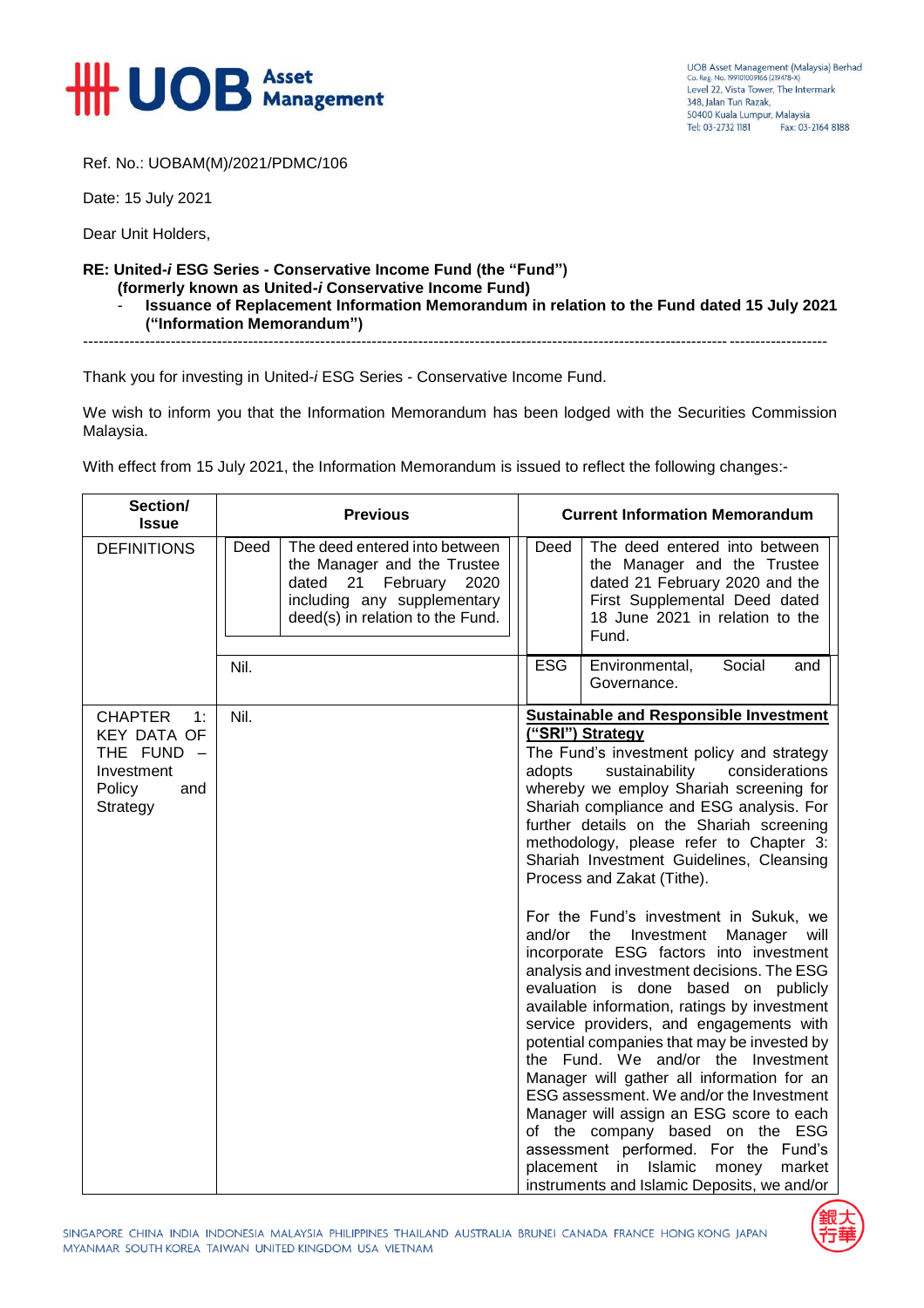| <b>CHAPTER</b><br>1:                                                                                                       | Nil.                     | the Investment Manager will perform the<br>ESG assessment and assign an ESG score<br>to the issuer or Financial Institution. We<br>and/or<br>the<br>Investment<br>will<br>Manager<br>continuously<br>monitor and<br>review<br>the<br>companies that the Fund invests in.<br>We and/or the Investment Manager will<br>review the Fund's portfolio periodically to<br>ensure the investments of the Fund are<br>consistent with our investment analysis and<br>investment decisions of ESG factors. This is<br>to ensure the investments of the Fund are<br>consistent<br>with<br>the<br>sustainability<br>considerations adopted by the Fund and the<br>overall impact of the investments of the Fund<br>with the SRI strategies are not inconsistent<br>with any other sustainability considerations.<br>١f<br>the<br>Fund's<br>investments<br>become<br>inconsistent<br>with<br>the<br>sustainability<br>considerations of the Fund, the<br>said<br>investments shall be disposed within three<br>(3) months. However, the Fund may hold on<br>the investments for more than three (3)<br>months in the event that the market value of<br>the investments is below the original<br>investment costs. Once the market value of<br>the investments held exceeds or is equal to<br>the original investment costs, the Fund will<br>dispose the investment in an orderly<br>manner.<br>Note: Switching from Islamic fund to |
|----------------------------------------------------------------------------------------------------------------------------|--------------------------|--------------------------------------------------------------------------------------------------------------------------------------------------------------------------------------------------------------------------------------------------------------------------------------------------------------------------------------------------------------------------------------------------------------------------------------------------------------------------------------------------------------------------------------------------------------------------------------------------------------------------------------------------------------------------------------------------------------------------------------------------------------------------------------------------------------------------------------------------------------------------------------------------------------------------------------------------------------------------------------------------------------------------------------------------------------------------------------------------------------------------------------------------------------------------------------------------------------------------------------------------------------------------------------------------------------------------------------------------------------------------------------------------------------------------|
| <b>KEY DATA OF</b><br>THE FUND $-$<br><b>TRANSACTIO</b><br>N<br><b>INFORMATION</b><br>Switching<br>Facility                |                          | conventional fund is discouraged for Muslim<br>investors. The term discouraged is not a<br>Shariah ruling imposed by the Shariah<br>Adviser of the Fund to the investor, rather a<br>suggestion for the Muslim investor to<br>continue practicing the Islamic conducts, ie:<br>Shariah investing.                                                                                                                                                                                                                                                                                                                                                                                                                                                                                                                                                                                                                                                                                                                                                                                                                                                                                                                                                                                                                                                                                                                        |
| <b>CHAPTER</b><br>2:<br><b>RISK</b><br>FACTORS-2.2<br><b>SPECIFIC</b><br><b>RISKS</b><br><b>RELATED</b><br>TO.<br>THE FUND | Nil.                     | <b>Currency Risk at the Class Level</b><br>Any fluctuation in the exchange rates<br>between the Base Currency and the<br>currency denomination of the respective<br>Class(es) which are different from the Base<br>Currency may also have an impact on the<br>value of investor's holdings.                                                                                                                                                                                                                                                                                                                                                                                                                                                                                                                                                                                                                                                                                                                                                                                                                                                                                                                                                                                                                                                                                                                              |
| <b>CHAPTER</b><br>5:<br><b>THE</b><br><b>MANAGER</b>                                                                       |                          | Update of the Manager's profile.                                                                                                                                                                                                                                                                                                                                                                                                                                                                                                                                                                                                                                                                                                                                                                                                                                                                                                                                                                                                                                                                                                                                                                                                                                                                                                                                                                                         |
| <b>CHAPTER</b><br>6:<br>THE TRUSTEE                                                                                        | $\overline{\phantom{a}}$ | Update of the Trustee's profile.                                                                                                                                                                                                                                                                                                                                                                                                                                                                                                                                                                                                                                                                                                                                                                                                                                                                                                                                                                                                                                                                                                                                                                                                                                                                                                                                                                                         |
| <b>CHAPTER</b><br>7:<br><b>SHARIAH</b><br><b>ADVISER</b>                                                                   |                          | Update of the Shariah Adviser's profile.                                                                                                                                                                                                                                                                                                                                                                                                                                                                                                                                                                                                                                                                                                                                                                                                                                                                                                                                                                                                                                                                                                                                                                                                                                                                                                                                                                                 |